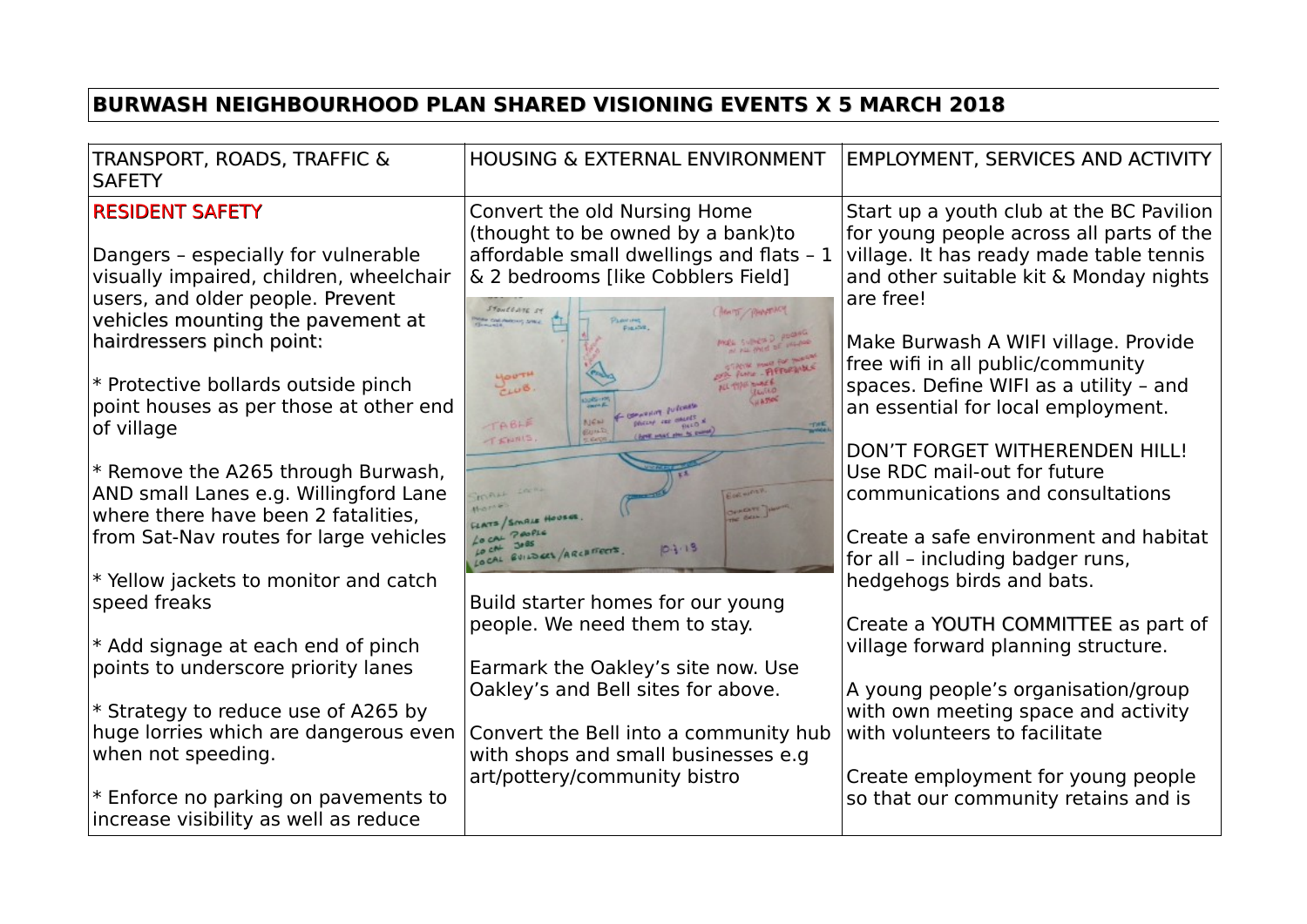| dangers for wheelchair users.                                                  | Make a realistic achievable and clear<br>definition of what affordable means for                                 | enriched by them                                                                                                                    |
|--------------------------------------------------------------------------------|------------------------------------------------------------------------------------------------------------------|-------------------------------------------------------------------------------------------------------------------------------------|
|                                                                                | us and our young people.                                                                                         | Plan for improved connectivity with                                                                                                 |
|                                                                                | Smaller dwellings for young families<br>and 'downsizers'.                                                        | paths, bridle paths, cycle lanes,<br>disabled access to pavements and<br>crossing points                                            |
|                                                                                | New builds on brown field sites in<br>smaller clusters and in local style with<br>tile and white board cladding. | A status enhancing forum to focus on<br>and prioritise and keep fresh thinking<br>and planning re emerging needs of<br>older people |
|                                                                                | Employ local builders and architects.                                                                            |                                                                                                                                     |
|                                                                                | Realistic % of affordable homes & flats                                                                          | Encourage healthy & active lifestyles<br>through exercise and dance groups, +<br>walking for people who prefer shorter              |
|                                                                                | Any new build properties must have                                                                               | 'saunters'.                                                                                                                         |
|                                                                                | sufficient clear access and space to                                                                             |                                                                                                                                     |
| * Define clear priority lane at pinch<br>points.                               | park 2 cars per household. We have no Leisure Centre.<br>space for existing parking!                             |                                                                                                                                     |
|                                                                                |                                                                                                                  | Focus resources on retaining and                                                                                                    |
| * Traffic calming measures, but not                                            | The school is already full - we must be                                                                          | enhancing much valued existing                                                                                                      |
| sleeping policemen                                                             | able to increase capacity before<br>building new properties for young                                            | buildings e.g. Burwash Village Hall, not<br>replacing them.                                                                         |
| * Remove crash barriers at Crowhurst                                           | families.                                                                                                        |                                                                                                                                     |
| bridge to enable pedestrians/horses to                                         |                                                                                                                  | Buy the Bell and use as a community                                                                                                 |
| escape traffic, and replace with white<br>lines/signs.                         | Any new development must be<br>designed in a style that is in keeping                                            | facility + providing local employment.                                                                                              |
|                                                                                | with our villages and AONB.                                                                                      | Create our own inexpensive play                                                                                                     |
| * Build new dropped kerbs that are                                             |                                                                                                                  | equipment e.g. wood circles.                                                                                                        |
| clear of parked vehicles to enable safe<br>movement of vulnerable people using | Locate new developments on the edge<br>in places that don't obscure the views                                    | Make Swan Meadow a year round                                                                                                       |
| wheelchairs, mobility scooters, and                                            | of existing residents.                                                                                           | facility by: improving parking,                                                                                                     |
| push chairs.                                                                   |                                                                                                                  | improving the play area, creating a                                                                                                 |
|                                                                                |                                                                                                                  |                                                                                                                                     |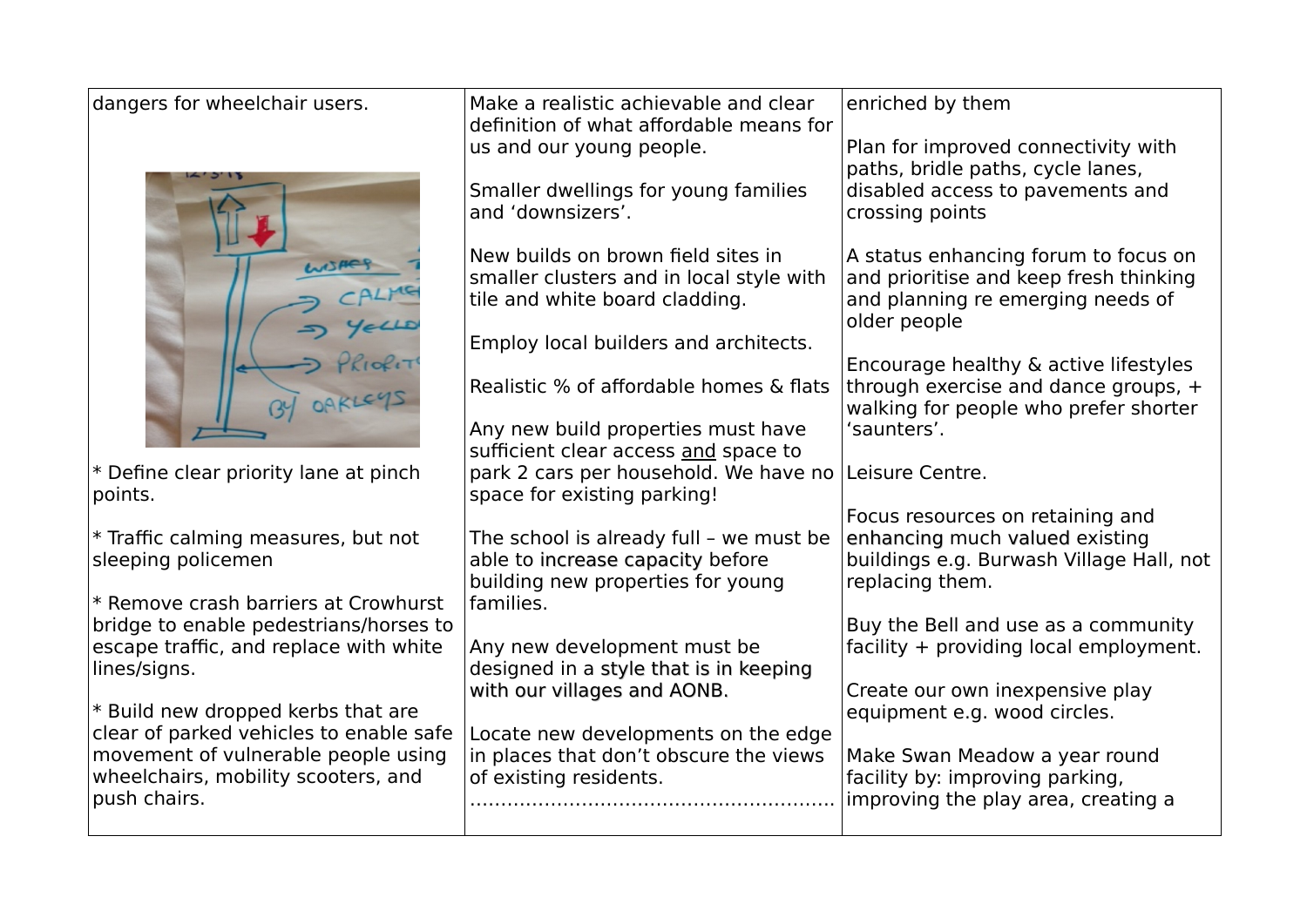| * Introduce 20MPH speed limit, with<br>signs where current 30mph signs are<br>at each end of Burwash village. | Publish accessible maps of local<br>pathways to maximise usage and keep<br>them open. | safer year round play area surface,<br>[bouncy tarmac] add activity<br>equipment suitable for older<br>teenagers, enhancing the pavilion &<br>creating a large window viewing area,<br>and variety of indoor facilities, so that |
|---------------------------------------------------------------------------------------------------------------|---------------------------------------------------------------------------------------|----------------------------------------------------------------------------------------------------------------------------------------------------------------------------------------------------------------------------------|
|                                                                                                               | <b>Wild flowers in Strand Meadow</b>                                                  | we can also become a winter venue for<br>the Rude Mechanicals.                                                                                                                                                                   |
|                                                                                                               | Don't plant Spanish bluebells and risk<br>losing our native plants.                   | Find out about the community hall at                                                                                                                                                                                             |
|                                                                                                               |                                                                                       | the fire station, and how this can be                                                                                                                                                                                            |
|                                                                                                               | Reinstate, preserve and maintain our<br>verges preventing lorries from                | used as a community resource                                                                                                                                                                                                     |
|                                                                                                               | destroying them, using cones while                                                    | Plan for sufficient school and GP                                                                                                                                                                                                |
|                                                                                                               | introducing wildflowers and bulbs                                                     | services consistent with additional new<br>building and growing population.                                                                                                                                                      |
| 12.3.18                                                                                                       | Make Burwash a totally dark sky as                                                    |                                                                                                                                                                                                                                  |
| * White board boundary entry welcome<br>and exit messages advising vehicle's                                  | part of the NASA backed dark sky<br>project. Turn off street lights &                 | Connect with British Gypsum as a local<br>employer and community supporter.                                                                                                                                                      |
| arrival into a residential area &                                                                             | equivalent on buildings e.g fire station.                                             |                                                                                                                                                                                                                                  |
| recommending 20mph, with flowers                                                                              | Security lights attract rather than<br>detract attention. Avoid using porch           | Create a cinema club/night at Village<br>Hall/ and Pavilion                                                                                                                                                                      |
| * Double yellow lines in the right place                                                                      | lights, and cap any essential outside                                                 |                                                                                                                                                                                                                                  |
| will deter some people.                                                                                       | lights so that they shine downwards<br>not up.                                        | Farmers Market in the car park                                                                                                                                                                                                   |
| * Blind right turn at top of Shrub Lane<br>especially when tall traffic obscures                              | N.B. Blue lights are carcinogenic and                                                 | More shops - a community hub like the                                                                                                                                                                                            |
| view further                                                                                                  | harm the stratosphere. [Pink & yellow<br>OK).                                         | old newsagent. More shops &<br>businesses to rejuvenate                                                                                                                                                                          |
| * Address dangerous turning point out<br>of Ham Lane                                                          |                                                                                       | [employment] the village centre.                                                                                                                                                                                                 |
|                                                                                                               | Sanitary wear placed down the loo turn<br>up in the River Rother. Ladies please       | A cinema club, using community                                                                                                                                                                                                   |
| * Create passing places along the<br>narrow parts of Shrub Lane                                               | dispose via the rubbish.                                                              | spaces                                                                                                                                                                                                                           |
|                                                                                                               |                                                                                       |                                                                                                                                                                                                                                  |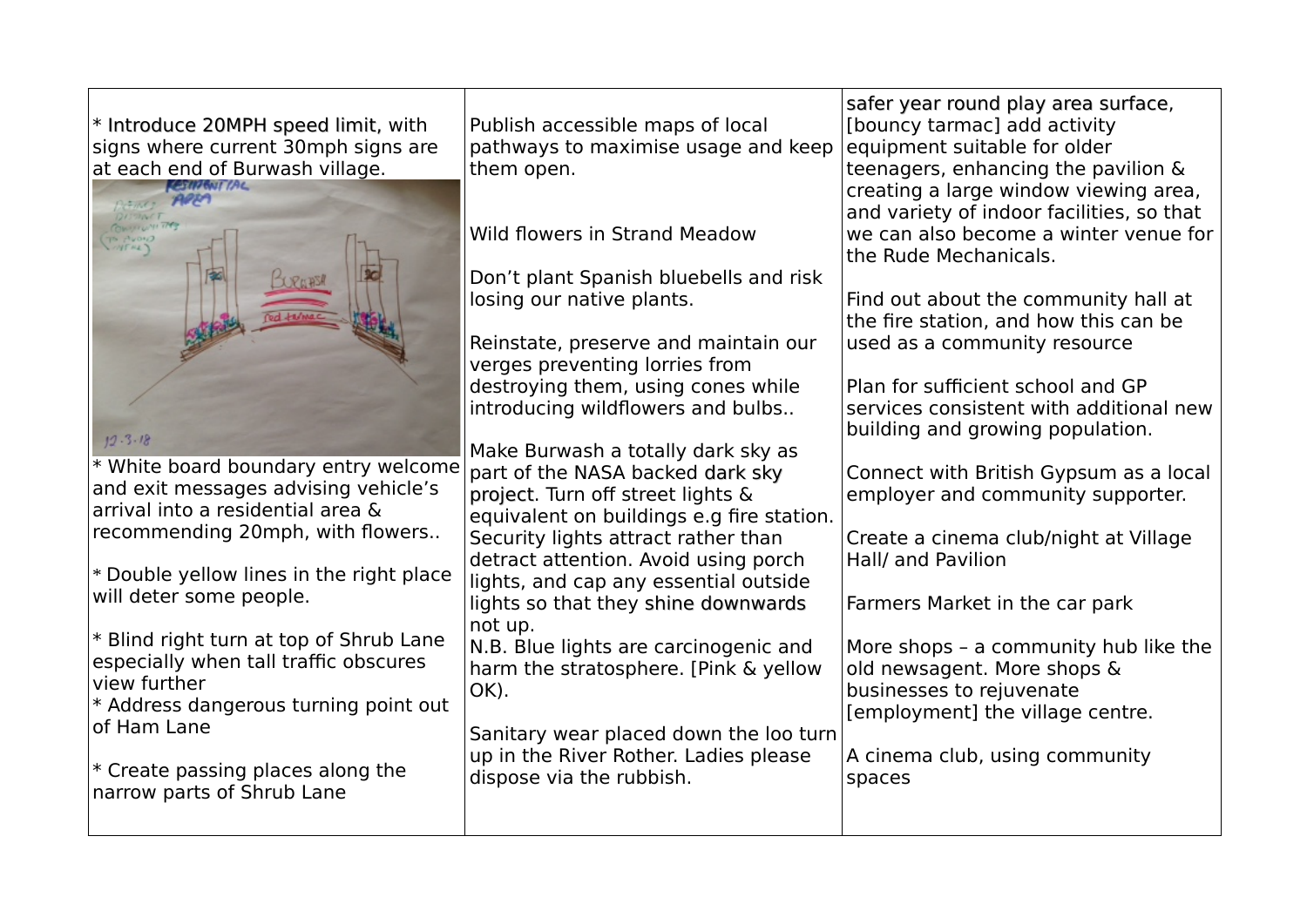$*$  Create official crossing points zebras & pelican lights, to increase safety and reduce speeding

 $*$  Create safe path ways along side lanes & promote the wearing of high vis clothing to increase pedestrian safety.

 $*$  Any traffic calming measures must consider School Hill and times of drop of and collection of children.

## CAR PARKING

More car parking in main Burwash village.

Introduce residents parking scheme for all village car parks

Publish rules re parking outside the Catholic Church

Put charging points in all car parks including the BC Pavilion

Could Oakleys site be used for parking?

**TRANSPORT** 

Bus route via Stonegate Station and

Keep the village clean by picking up dog poo and litter.



ENHANCE EMPLOYMENT THROUGH CO-CREATING A VISITORS STRATEGY Cafe/restaurant /Tea room

Publish village welcome pack for visitors and new residents

Create a village Notice Board [in the main car park & replicated on line] with local maps, footpaths and walk, tourist information, places to stay, nearby places of interest. e.g. Mad Jack's Follies

Collaborate with the NT on communications maximising all village and NT media to promote tourism

Connect with London based Holiday companies e.g. 'Off the Beaten Track' + host a 'familiarisation visit for tourist information services.